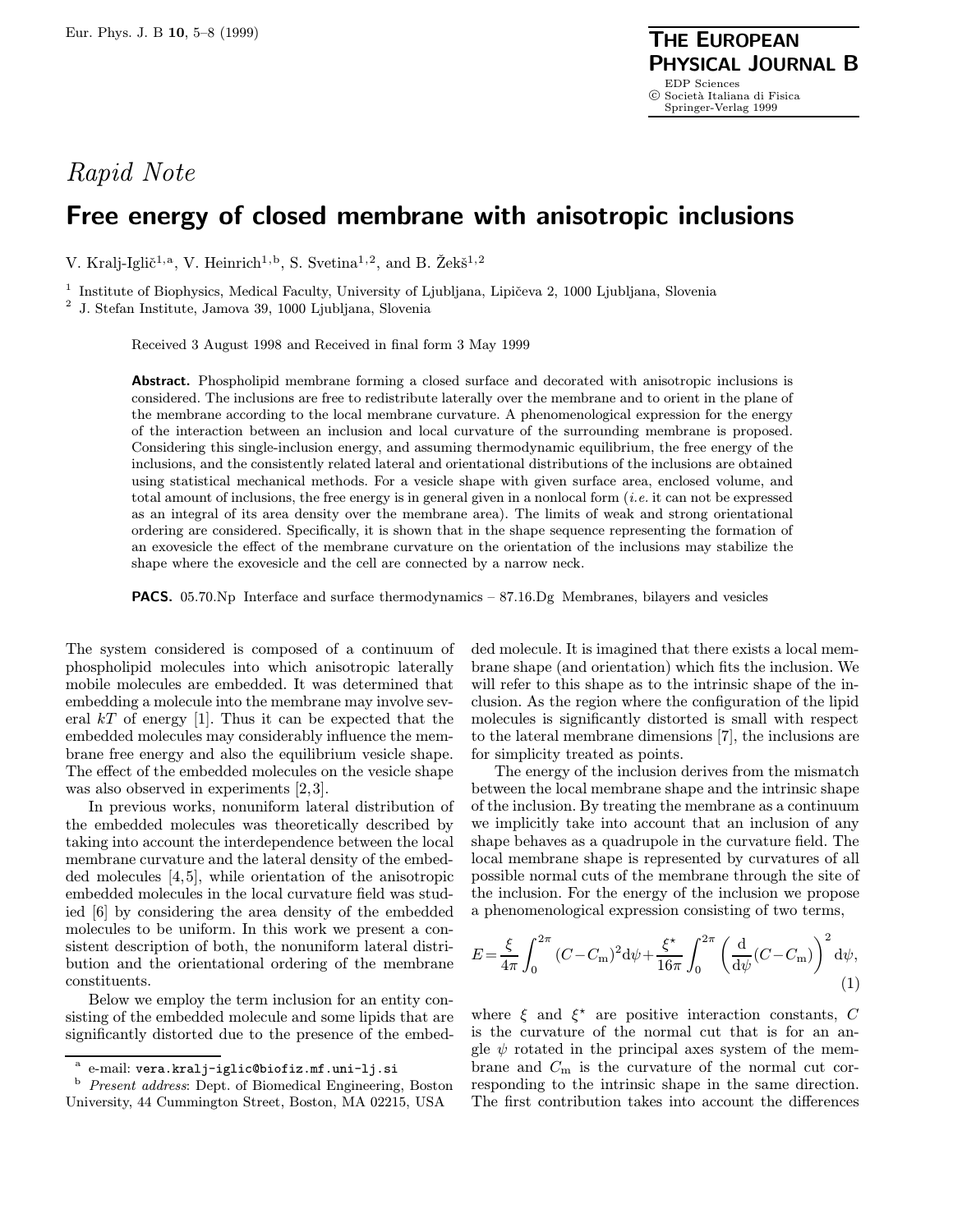of the curvatures of the normal cuts of the two systems while the second contribution takes into account the effect of the difference between the neighbouring curvatures of the normal cuts of the two systems. The orientation of the embedded molecules is described by considering that the membrane principal directions are in general different from the principal directions of the intrinsic shape of the inclusion. The mutual orientation of the two systems is determined by the angle  $\omega$ . Then, using the Euler equations for the curvatures of the respective normal cuts of the continuum  $C = C_1 \cos^2 \psi + C_2 \sin^2 \psi$  and  $C_m = C_{1m} \cos^2(\psi + \omega) + C_{2m} \sin^2(\psi + \omega)$ , where  $C_1$  and  $C_2$  are the principal curvatures describing the local shape of the membrane and  $C_{1m}$  and  $C_{2m}$  are the principal curvatures describing the intrinsic shape of the inclusion, and performing the necessary integrations, we get

$$
E(\omega) = \frac{\xi}{2} (\overline{C} - \overline{C}_{\text{m}})^2
$$
  
+ 
$$
\frac{1}{2} \frac{\xi + \xi^*}{2} (\hat{C}^2 - 2\hat{C}\hat{C}_{\text{m}} \cos(2\omega) + \hat{C}_{\text{m}}^2),
$$
 (2)

where  $\overline{C} = \frac{1}{2}(C_1 + C_2), \hat{C} = \frac{1}{2}(C_1 - C_2), \overline{C}_{\text{m}} = \frac{1}{2}(C_{1\text{m}} + C_{2\text{m}})$  $C_{2m}$ ) and  $\hat{C}_m = \frac{1}{2}(C_{1m} - C_{2m})$ . If  $\hat{C}_m = 0$  the inclusion is isotropic while if  $\hat{C}_{m} \neq 0$  the inclusion is anisotropic. In the previous work  $\overline{5}$  the energy E was determined by one constant. The energy  $E$  is now determined by two independent constants. Analogously, the description of the continuum at a given site is also given by two independent constants [8].

To derive the free energy of the inclusions, the membrane is divided into small patches which however contain large number of molecules. The membrane curvature is taken to be constant over the patch. Statistical mechanical approach is used. The chosen patch is considered as a system of a constant area  $A<sup>p</sup>$  and a constant number of molecules  $M$  which is immersed in a heat bath so that its temperature  $T$  is constant. The molecules in the patch are explicitly considered to be independent and indistinguishable. Assuming that the system is in thermodynamic equilibrium the canonical partition function of the inclusions in the small patch of the membrane is  $Q = \frac{q^M}{M!}$ , where  $q$  is the partition function of an inclusion, taking into account all possible orientations of the inclusion [6]. The partition function q is  $q = \frac{1}{2\pi} \int \exp(-\frac{E(\omega)}{kT}) d\omega$ , with k the Boltzmann constant. In the partition function of the inclusion the contribution of the orientational states  $q_{\text{orient}}$ is distinguished from the contribution of the other states  $q_c, q = q_c q_{\text{orient}},$ 

$$
q_{\rm c} = \exp\left(-\frac{\xi}{2kT}(\overline{C} - \overline{C}_{\rm m})^2 - \frac{\xi + \xi^*}{4kT}(|\hat{C}|^2 + |\hat{C}_{\rm m}|^2)\right),\tag{3}
$$

$$
q_{\text{orient}} = \frac{1}{2\pi} \int \exp\left(\frac{(\xi + \xi^*)\hat{C}\hat{C}_{\text{m}}\cos(2\omega)}{2kT}\right) d\omega.
$$
 (4)

The integration in equation (4) over  $\omega$  yields the modified Bessel function  $I_0$  [6] which in our case has the argument

 $(\xi + \xi^*)\hat{C}\hat{C}_{\text{m}}/2kT$ . Knowing the canonical partition function of the patch Q, we obtain the Helmholtz free energy of the patch,  $F^{\rm p} = -kT \ln Q$ . The Stirling approximation is used and the area density of the number of molecules  $m = \frac{M}{A^p}$  is introduced. This gives for the area density of the free energy

$$
\frac{F^{\mathbf{p}}}{A^{\mathbf{p}}} = -kTm\ln\left(q_{\mathbf{c}}\mathbf{I}_{0}(\frac{\xi + \xi^{\star}}{2kT}\hat{C}\hat{C}_{\mathbf{m}})\right) + kTm\ln m. \quad (5)
$$

To obtain the free energy of the whole layer  $F<sub>m</sub>$  the contributions of all the patches are summed, i.e., the integration over the layer area A is performed  $F_{\text{m}} = \int \frac{F_{\text{P}}^{\text{p}}}{A} \, dA$ , where dA is the area element.

The explicit dependence of the area density  $m$  on the position can be determined by the condition for the free energy of the layer to be at its minimum in the thermodynamic equilibrium of the whole system so that  $\delta F_{\rm m} = 0$ . It is taken into account that the total number of the inclusions  $M_T$  in the layer is fixed,

$$
\int_{A} m dA = M_{\rm T}.
$$
\n(6)

The above isoparametric problem is reduced to the ordinary variational problem by constructing a functional  $F_m + \lambda_m \int_A m \mathrm{d}A = \int_A L(m) \mathrm{d}A$ , where

$$
L(m) = -kTm\ln\left(q_c I_0 \left(\frac{\xi + \xi^*}{2kT} \hat{C} \hat{C}_{\text{m}}\right)\right) + kTm \ln m + \lambda_{\text{m}}m\tag{7}
$$

and  $\lambda_{\rm m}$  is the Lagrange multiplier. The variation is performed by solving the Euler equation  $\frac{\partial L}{\partial m} = 0$ . Deriving equation  $(7)$  with respect to m and taking into account equation (6) gives

$$
\frac{m}{m_{\rm u}} = \frac{q_{\rm c}I_0(\frac{\xi + \xi^*}{2kT}\hat{C}\hat{C}_{\rm m})}{\frac{1}{A}\int q_{\rm c}I_0(\frac{\xi + \xi^*}{2kT}\hat{C}\hat{C}_{\rm m})\mathrm{d}A},\tag{8}
$$

where  $q_c$  is given by (3) and  $m_u$  is defined by  $m_u A = M_T$ .

To obtain the equilibrium free energy of the layer the equilibrium area density (8) is inserted into the expression (5) and integrated over the area A. Rearranging the terms yields

$$
F_{\rm m} = -kT M_{\rm T} \ln \left( \frac{1}{A} \int q_{\rm c} I_0 \left( \frac{\xi + \xi^*}{2kT} \hat{C} \hat{C}_{\rm m} \right) dA \right). \tag{9}
$$

The equilibrium free energy of the inclusions  $(E_q, (9))$ can not be generally expressed as an integral of the area density of the free energy. We say that the contribution of the inclusions is a nonlocal one. A change of the local conditions affects the cell shape and the distribution of the inclusions through the minimization of the free energy of the whole membrane. The physical origin of this effect is different from the nonlocal effect of the relative stretching of the multilayered membranes that can be attributed only to the systems consisting of two or more layers [9]. The nonlocal effect contained in equation (9) can be attributed to any closed membraneous system (including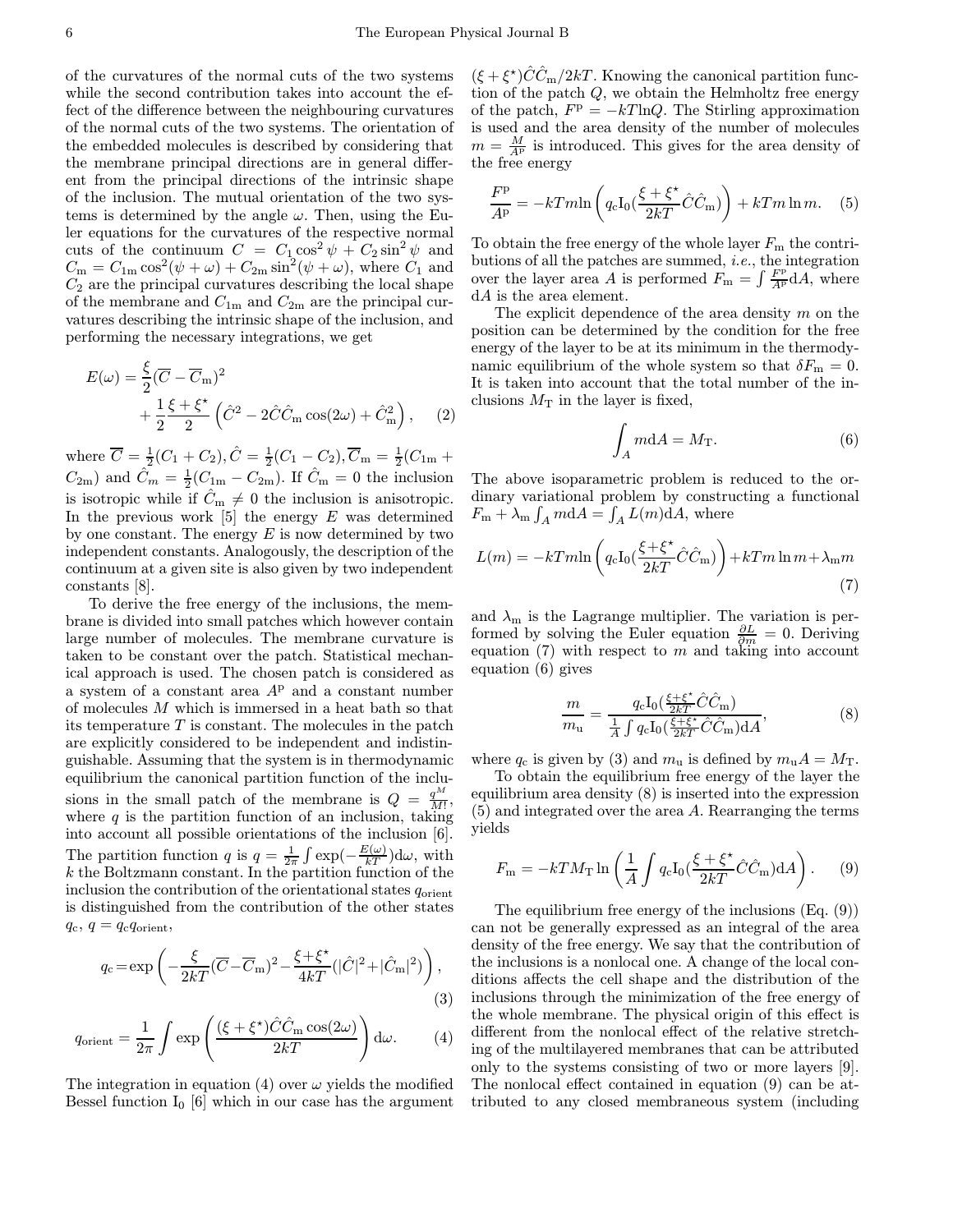a monolayer). The expression for  $F<sub>m</sub>$  obtained in [5] is recovered from equation (9) for  $\hat{C}_m = 0$  and  $\xi^* = 0$ .

Further, it should be noted that although the inclusions are explicitly treated as independent, their mutual influence is taken into account through the mean curvature field which in turn depends on the lateral distribution of the inclusions.

The energy of the decorated membrane is not scale invariant  $(Eq. (9))$  as is the case for the bending energy [10]. The inclusions favour a certain packing arrangement that depends on the absolute values of the principal membrane curvatures.

For  $E/kT \ll 1$  and  $C_1, C_2 \ll C_{1m}, C_{2m}$  in all the points of the membrane the exponential function in equation (3), and the logarithmic function as well as the modified Bessel function in equation (9) can be expanded. An expansion up to the second order in the principal membrane curvatures gives the membrane free energy in terms of two invariants of the local curvature tensor, the trace and the determinant, i.e. the mean curvature  $(C_1 + C_2)/2$  and the Gaussian curvature  $C_1C_2$ . The free energy is expressed in the form of the generalized bilayer couple model [11] with renormalized constants: the local, the nonlocal and the Gaussian bending constants,  $(k_c, k_r$  and  $k_G$ , respectively), the spontaneous curvature  $C_0$  and the difference between the outer and the inner membrane layer areas in the unstressed state  $\triangle A_0$ ,  $k_{\mathrm{c,eff}}\,=\,k_{\mathrm{c}}-M_{\mathrm{T}}\xi^2\overline{C}_{\mathrm{m}}^2/4AkT-M_{\mathrm{T}}(\xi+\xi^\star)^2\hat{C}_{\mathrm{m}}^2/32AkT,$  $k_{\rm r, eff} \; = \; k_{\rm r} \, + \, M_{\rm T} \xi^2 \overline{C}_{\rm m}^2/4 A k T, \; k_{\rm G, eff} \; = \; k_{\rm G} \, + \, M_{\rm T} (\xi \; + \;$  $(\xi^{\star})^2 \hat{C}_{\rm m}^2/16AKT,~~ C_{0,\rm eff}~~=~~~ \frac{k_{\rm c}}{k_{\rm c,eff}}(C_0~+~M_{\rm T}\xi \overline{C}_{\rm m}/2Ak_{\rm c}),$  $\Delta A_{0,\text{eff}} = k_{\text{r}} \Delta A_0 / k_{\text{r,eff}}$ . The orientational ordering of the inclusions in this case shifts the shape within the well known phase diagram of the bilayer couple model [14,10]. It should be noted, however, that this approximation can be used only for the shapes which nowhere exhibit large difference between the principal membrane curvatures.

For  $E/kT \geq 1$  and  $\tilde{C}, \tilde{C}_{m} \neq 0$  in all the points of the membrane the limit of strong ordering may be applied. This gives for the free energy of the inclusions

$$
F_{\rm m} = -kT M_{\rm T}
$$

$$
\times \ln \left( \frac{1}{A} \int \frac{\exp\left(-\frac{\xi}{2kT} (\overline{C} - \overline{C}_{\rm m})^2 - \frac{\xi + \xi^*}{4kT} (|\hat{C}| - |\hat{C}_{\rm m}|)^2\right)}{\sqrt{\frac{\pi(\xi + \xi^*)|\hat{C}||\hat{C}_{\rm m}|}{kT}}} dA \right). \tag{10}
$$

In this case the free energy of the inclusions is expressed by another set of the invariants of the local curvature tensor: the mean curvature  $\overline{C}$  and the curvature deviator  $|\hat{C}|$ [12]. We say that in this case the membrane exhibits deviatoric properties [13,6]. This approximation can be used only for the shapes which everywhere exhibit large difference between the principal membrane curvatures, as for example thin cylinders and twisted stripes.

In general, a closed shape of a fixed area and volume could have regions where  $|\hat{C}|$  is very small and regions where it is large (as in the budding where the bud is connected to the main body by a narrow neck). The interdependence between the local membrane curvature and



Fig. 1. The relative membrane bending energy  $w_{\rm b}$  =  $\frac{1}{16\pi} \int (C_1 + C_2)^2 dA$ , the relative free energy of the inclusions  $f_{\rm m} = F_{\rm m}/8\pi k_{\rm c}$ , where  $k_{\rm c}$  is the membrane isotropic bending constant, and the sum of the two quantities  $w_{\rm b} + f_{\rm m}$  in dependence of the relative average mean curvature of the vesicle  $\frac{R_{\rm sph}}{2A} \int (C_1 + C_2) dA$ . The energy contributions, the average mean curvature and the principal curvatures are normalized with respect to the corresponding quantities of a sphere with the area  $A$  [10]. In the energy of the inclusions the constant factor is irrelevant. The parameters used in calculation are  $M_{\rm T} kT/8\pi k_{\rm c} = 1,\ \overline{C}_{\rm m} = 0,\ \hat{C}_{\rm m}R_{\rm sph} = 100,\ \xi/kT R_{\rm sph}^2 = 0.001,$  $\xi^* = \xi$ ,  $V/(4\pi R_{\rm sph}^3/3) = 0.95$  where  $R_{\rm sph} = (A/4\pi)^{1/2}$ .

the orientation of the anisotropic inclusions expressed by the modified Bessel function  $I_0$  enables the description to transform continuously from the limit where the orientational effects are very small and the membrane may be described as a two dimensional liquid to the regime where the inclusions are strongly ordered and the deviatoric properties of the membrane are exhibited.

Previous studies of the equilibrium vesicle shapes within a given topology  $[14, 10, 15]$  are based on the minimization of the membrane bending energy  $\frac{k_c}{2} \int (C_1 +$  $C_2$ <sup>2</sup>dA at fixed membrane area A and fixed enclosed volume  $V$ . As the form of the free energy of the inclusions in general differs from the membrane bending energy and involves also another invariant  $|\hat{C}|$ , the set of possible solutions of the variational problem would be different. Derivation of the new differential equations and their solution are out of scope of this work. However, it is possible to demonstrate the importance of the deviatoric effect caused by anisotropic inclusions in a following approximative manner.

We consider axisymmetrical vesicle shapes obtained by the minimization of the membrane bending energy for a sequence in which only one daughter vesicle is formed from a pear shape. Figure 1 shows the membrane bending energy, the free energy of the inclusions and the membrane free energy which is the sum of the above contributions, in dependence of increasing imposed average mean curvature. Any shape in the sequence was given by the values of the principal curvatures for a grid of points on the surface. The free energy of the inclusions was integrated numerically taking into account these values.